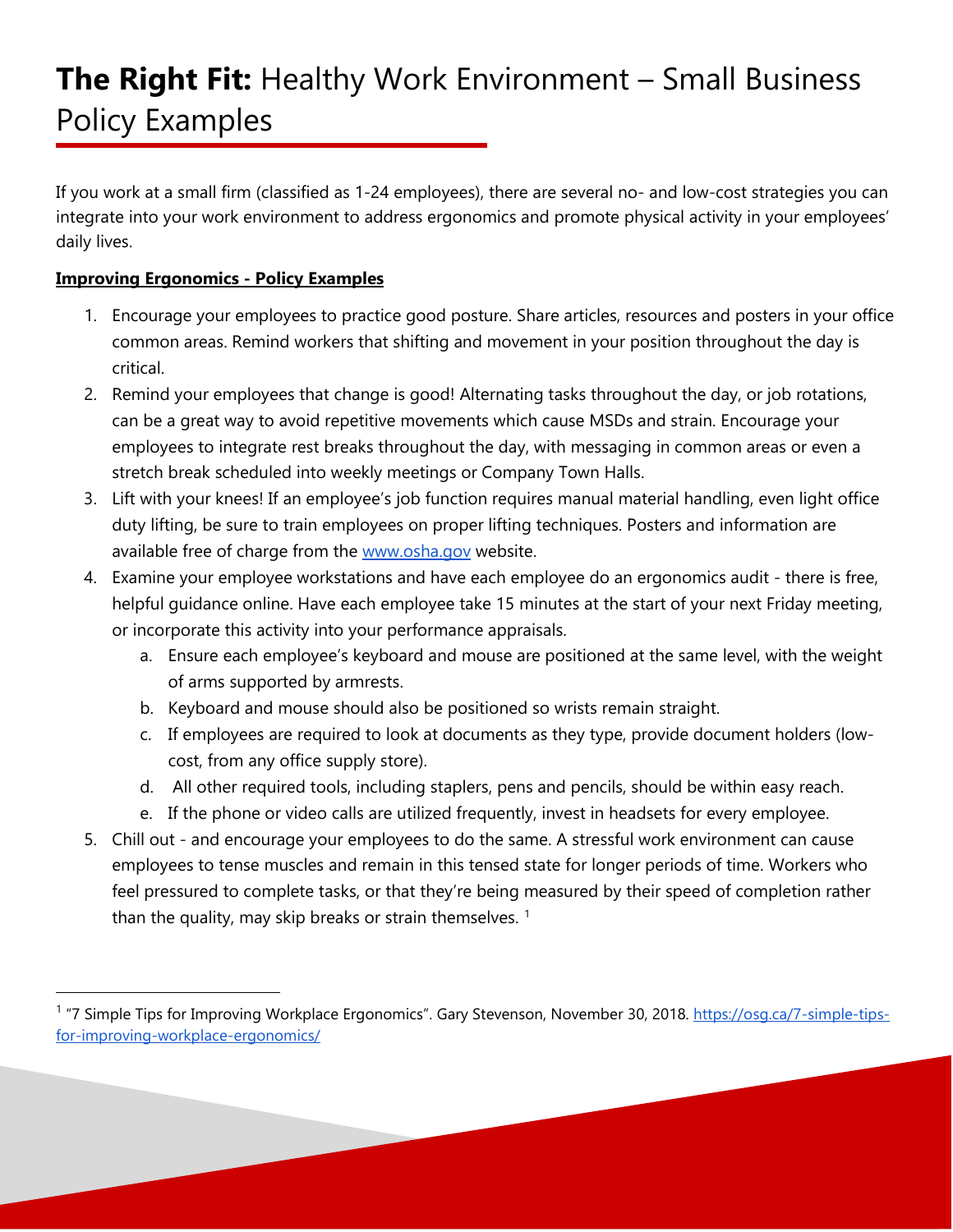#### **Increasing Physical Activity in the Workplace - Policy Examples**

No budget for a treadmill desk? No office with an opportunity for interconnecting stair? Not a problem! There are many ways that all employees, even remote workers, can incorporate physical activity into their workday to improve their work-life balance and physical health. Physical inactivity has been linked as a cause to disease, disability and cancer. Encourage your employees to reduce their total seated time daily through the following strategies:

- 1. Identify new ways to commute companies are able to purchase or offer discounted bikeshare memberships, and may even be able to claim them as a tax deduction. EVen if employees drive to your office, encourage them to park at the other end of the parking lot. If you work in a building with both stairs and an elevator, educate your employees about the benefits of taking the stairs. Make the activity into a fun competition between studios and groups with the purchase of low-cost pedometers for staff.
- 2. Look for ways to stand and work encourage employees to stand or walk while talking on the phone, or walk to a colleague's desk for a face-to-face chat, instead of phone and instant messaging.
- 3. Encourage employees to take fitness breaks build time into your meetings for gentle stretching or consider starting one weekly meeting 15 mins later and have employees go for a quick walk before joining.
- 4. Make time for exercise and consider offering your employees a discount towards gym memberships or dedicated breaks to working out at your office's fitness center. If not feasible, purchase low-cost fitness gear, such as stretching bands or tubes, exercise balls and hand weights to keep in common areas or conference rooms at your office.
- 5. Make it fun! Organize a lunchtime walking group. Hold each other accountable for regular exercise and offer encouragement to everyone to participate. If a colleague approaches you with an issue or concern, suggest the discussion occur over a walk instead of seated in a conference room.
- 6. Consider conducting walking meetings when practical. Do laps inside your building or take it outdoors when the weather cooperates.
- 7. If your job already involves walking, (for example at a jobsite), speed up your walking to maximize benefits.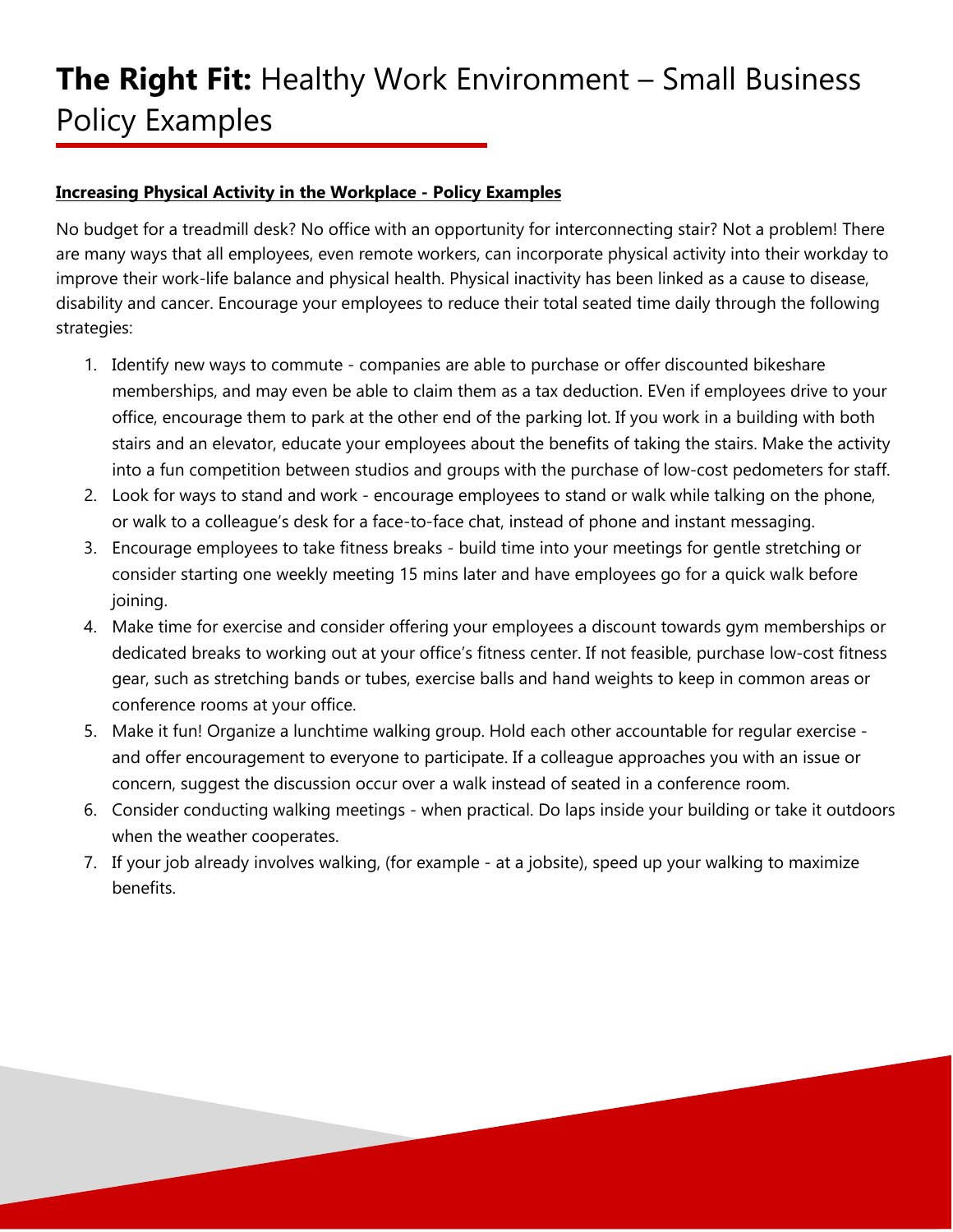8. If your job function requires traveling for work, plan ahead - walk at the airport, choose hotels which provide fitness facilities or offer low-cost equipment that employees can travel with on a check-out policy.[2](#page-2-0)

## **Improving Air Quality - Policy Examples**

If you work at a small firm (classified as 1-24 employees), there are several no- and low-cost strategies you can implement to improve indoor air quality at your office and at home.

- 1. Implement and encourage policies around not smoking. Secondhand smoke causes lower respiratory tract infections, ear infections, asthma and pneumonia, especially in children.
- 2. Test for radon at your office and home. A colorless, odorless gas, radon is the second leading cause of lung cancer and testing costs as low as  $$20<sup>3</sup>$  $$20<sup>3</sup>$  $$20<sup>3</sup>$ .
- 3. Avoid using harmful chemicals in your own home and inquire with building management about the cleaners they use. Switch to natural, harmless alternatives when possible.
- 4. Use a HEPA filter and subsidize the cost of HEPA filters to employees at their workstations. High-Efficiency Particulate Air (HEPA) Filtration equipment catches smaller particles than a typical air filter. Many also provide protection against common allergens, including pet dander, dust and mold spores. HEPA filters can be installed into existing home furnaces and air conditioning equipment, or used in standalone devices.
- 5. Green up your office or home office with air purifying plants. Bamboo, palms and ferns are some of the best air purifying plants commercially available and they're all extremely affordable. Assign someone from your office with a green thumb to tend to them, or rotate responsibility.
- 6. Remove, or reduce, the use of aerosol sprays in your office and home. Products such as hairspray, bug spray, furniture polish and any cleaners in aerosol spray canisters contain propellants which are dispelled into the air when used. These particulates are very fine, and can be breathed in when used. Seek out pump or trigger spray bottles when possible.

<span id="page-2-0"></span><sup>&</sup>lt;sup>2</sup> "Office Exercise: Add more activity to your workday", The Mayo Clinic. [https://www.mayoclinic.org/healthy-lifestyle/adult](https://www.mayoclinic.org/healthy-lifestyle/adult-health/in-depth/office-exercise/art-20047394)[health/in-depth/office-exercise/art-20047394](https://www.mayoclinic.org/healthy-lifestyle/adult-health/in-depth/office-exercise/art-20047394)

<span id="page-2-1"></span><sup>&</sup>lt;sup>3</sup> At-Home Radon Test Kit.

[https://www.amazon.com/gp/product/B00002N83E/ref=as\\_li\\_ss\\_tl?ie=UTF8&camp=1789&creative=390957&creativeASIN](https://www.amazon.com/gp/product/B00002N83E/ref=as_li_ss_tl?ie=UTF8&camp=1789&creative=390957&creativeASIN=B00002N83E&linkCode=as2&tag=wisbre03-20) [=B00002N83E&linkCode=as2&tag=wisbre03-20](https://www.amazon.com/gp/product/B00002N83E/ref=as_li_ss_tl?ie=UTF8&camp=1789&creative=390957&creativeASIN=B00002N83E&linkCode=as2&tag=wisbre03-20)